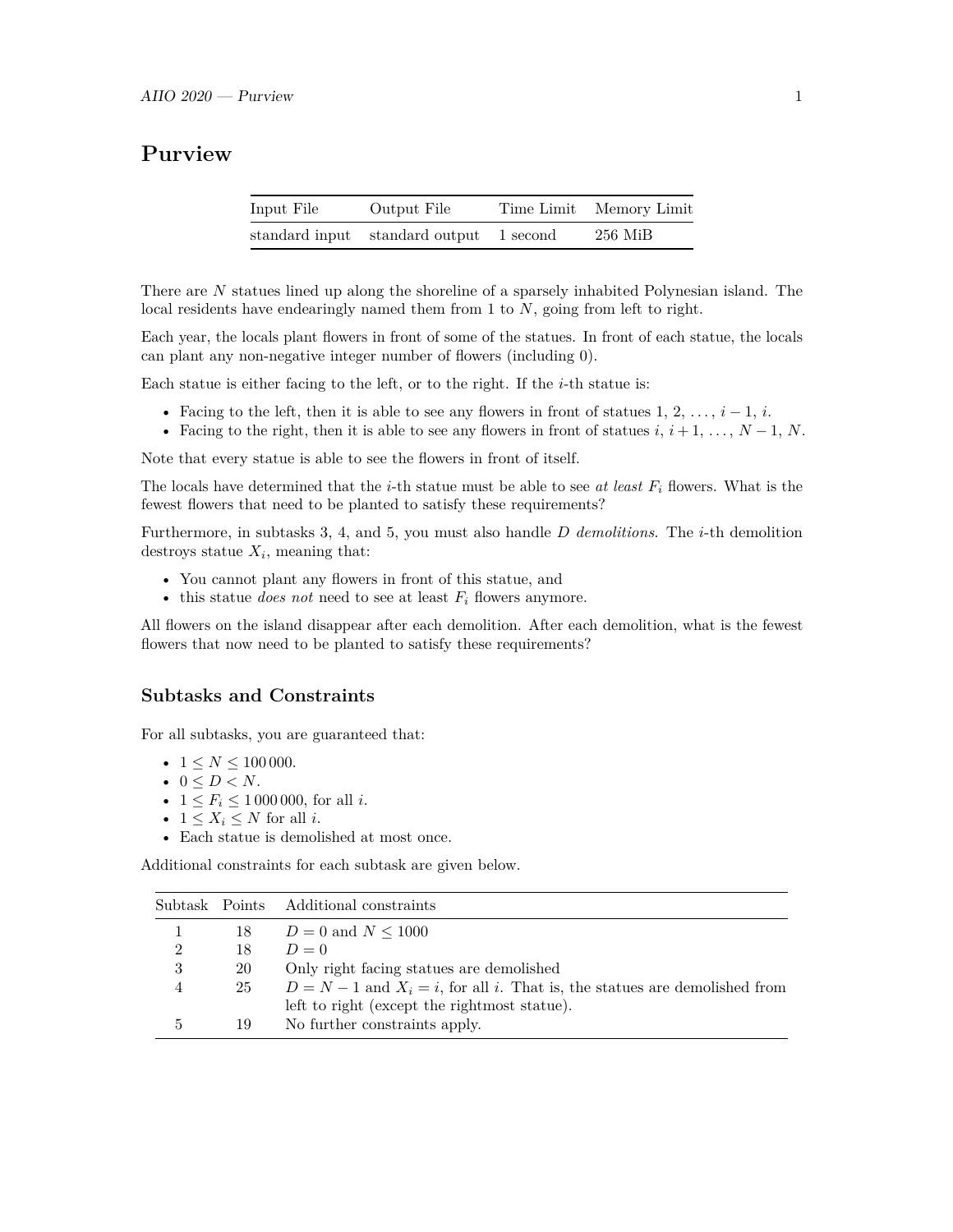#### **Input**

- The first line of input contains the two integers, *N* and *D*.
- The second line contains a string of *N* characters. The *i*-th character (starting from 1) in the string is L if the *i*-th statue faces left, otherwise it is R (the statue faces right).
- The third line contains  $N$  integers. The *i*-th integer (starting from 1) is  $F_i$ .
- The fourth line contains  $D$  integers. The *i*-th integer (starting from 1) is  $X_i$ .

### **Output**

The output should contain  $D + 1$  lines.

- The first line should contain a single integer: the fewest flowers that need to be planted before any demolitions.
- *D* lines should follow. The *i*-th of these lines should contain the fewest flowers that need to be planted after the *i*-th demolition takes place.

### **Sample Input 1**

4 0 RRLR 5 1 2 1

### **Sample Output 1**

5

### **Sample Input 2**

6 2 RRLLRL 2 3 6 1 2 3 5 3

### **Sample Output 2**

8 6 3